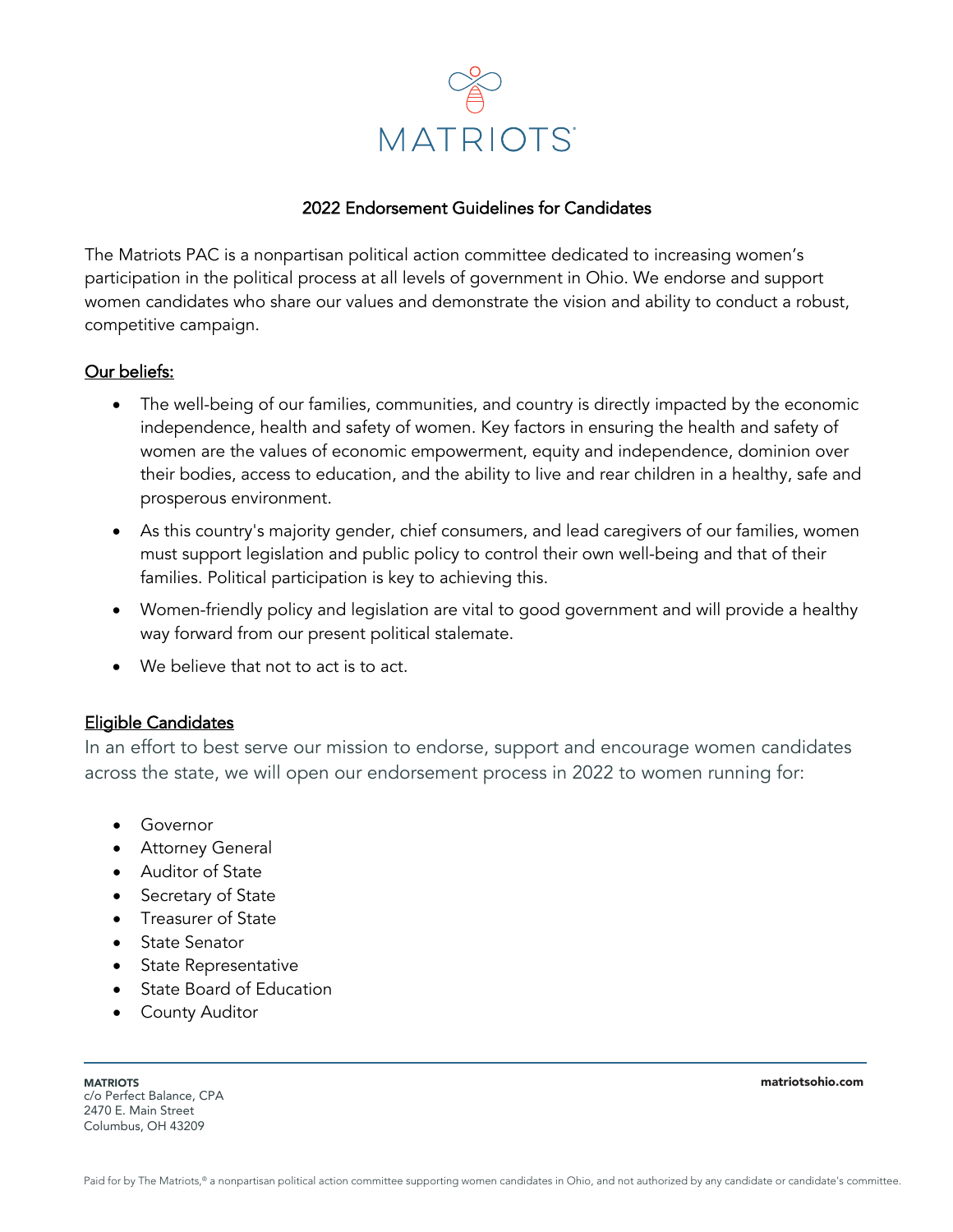

- County Executive
- County Council
- County Commissioner
- County Recorder
- Judicial Offices only State Supreme Court

If you do not see the office you are running for reflected here, please contact The Matriots PAC (endorsement@matriotsohio.com) directly to confirm eligibility.

Endorsed candidates will uphold Matriot values, attend events and be in collaboration with our membership. All candidates extended endorsement will be considered for financial contributions.

#### Federal:

• The Matriots PAC is NOT registered to endorse or fund federal campaigns.

#### Judicial:

• After extensive discussion and review of the Ohio Code of Judicial Conduct, The Matriots PAC has decided to only make endorsements for statewide Supreme Court judicial races in 2022.

#### Previously endorsed candidates:

• Endorsed candidates Class of 2018, 2019, 2020, or 2021 must reapply each election cycle.

# Primary election considerations:

• We will focus efforts on competitive primaries.

# Key Matriots PAC Application Deadline Dates

# JUNE 17, 2022 Deadline for Aug 2 Primary election consideration:

All partisan candidates who would like to be considered for endorsement for Primary Election are *rquired* to submit an application electronically at Matriotsohio.com by midnight to be endorsed for the primary election on Aug 2<sup>nd</sup>.

# JUNE 30, 2022: Deadline for Nov 2 General Election consideration:

**MATRIOTS** c/o Perfect Balance, CPA 2470 E. Main Street Columbus, OH 43209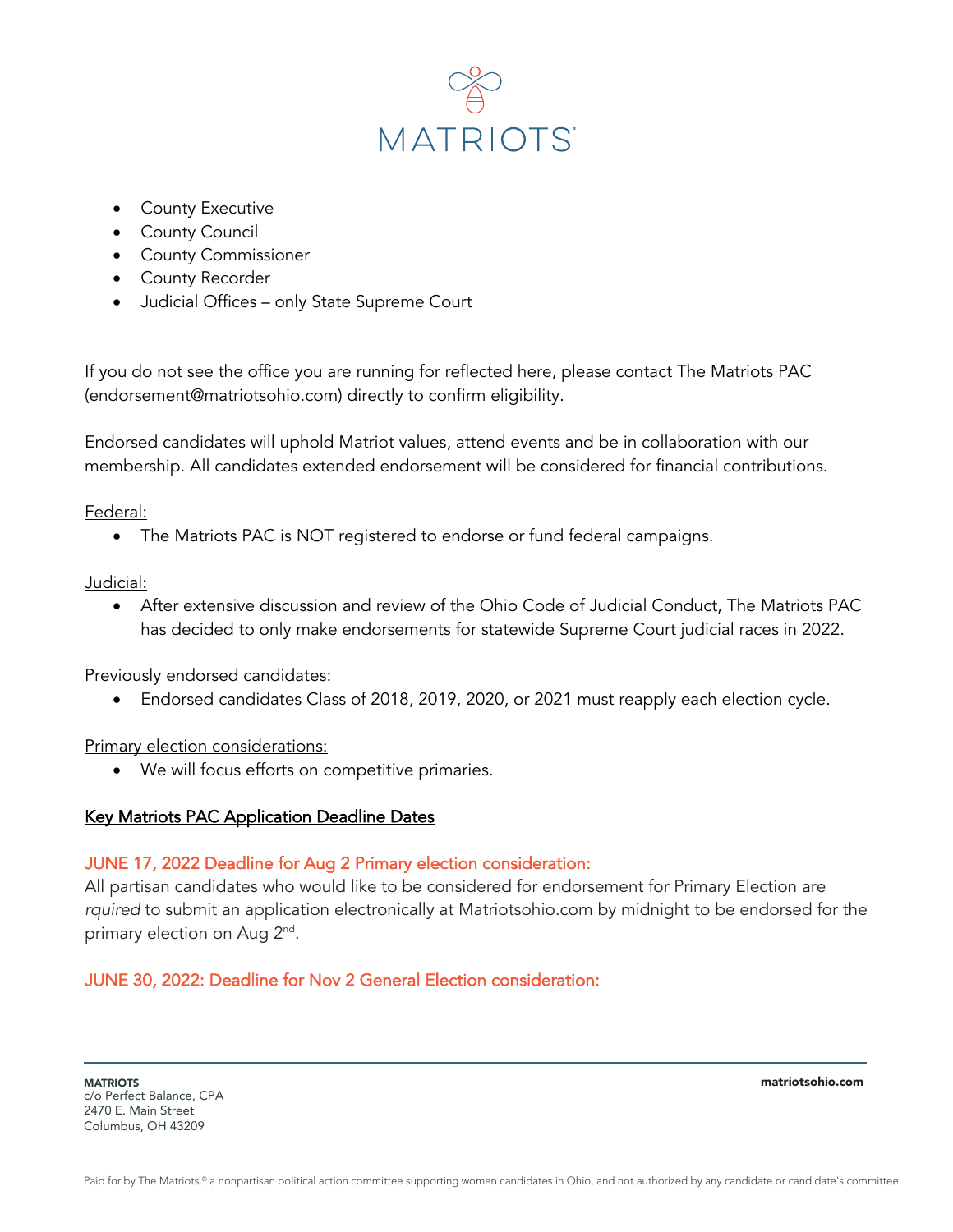

All candidates who would like to be considered for endorsement for the general election must submit an application electronically at Matriotsohio.com by midnight. This is the FINAL deadline for all 2022 endorsements. We strongly encourage you to apply now.

#### Application and Endorsement Process

If you embrace our beliefs and would like our endorsement and/or financial support, please complete and submit the online application (matriotsohio.com/apply) for endorsement consideration. All candidates under consideration for endorsement must submit a completed application by the stated deadline.

The application can be found on The Matriots website. If you do not have access to a gmail account, you must create an account. Once you have successfully completed the online application, you will receive a confirmation message and an email of your responses. If you do not receive a confirmation message please connect with Kim Croffoot-Suede at 347-331-3384 or Endorsement@matriotsohio.com.

Review of candidate's application will take place after the stated deadline. The Matriots PAC does not consider candidates who have not completed an application, nor does The Matriots PAC extend the deadline. After review of candidate's application, the endorsement committee may advance applicants to a screening interview.

The Matriots PAC has established an endorsement committee for the purpose of evaluating candidates and recommending, where appropriate, support for and/or endorsement of women candidates who embrace our priorities. The Matriots PAC believes it is a great responsibility to support women candidates in their quest for elected office; thus, the endorsement committee will conduct its work through the lens of the mission, beliefs and values of the organization.

The Matriots PAC also considers the following when screening applicants: campaign viability, the level of female representation in the district or office in which she is running for, a demonstrated commitment to public service, and an avowed interest in future campaigns or service to her community.

The Matriots PAC board of directors ultimately votes upon the recommendation of the endorsement committee for endorsement and funding recommendations. The Matriots PAC reserves the right to

**MATRIOTS** c/o Perfect Balance, CPA 2470 E. Main Street Columbus, OH 43209